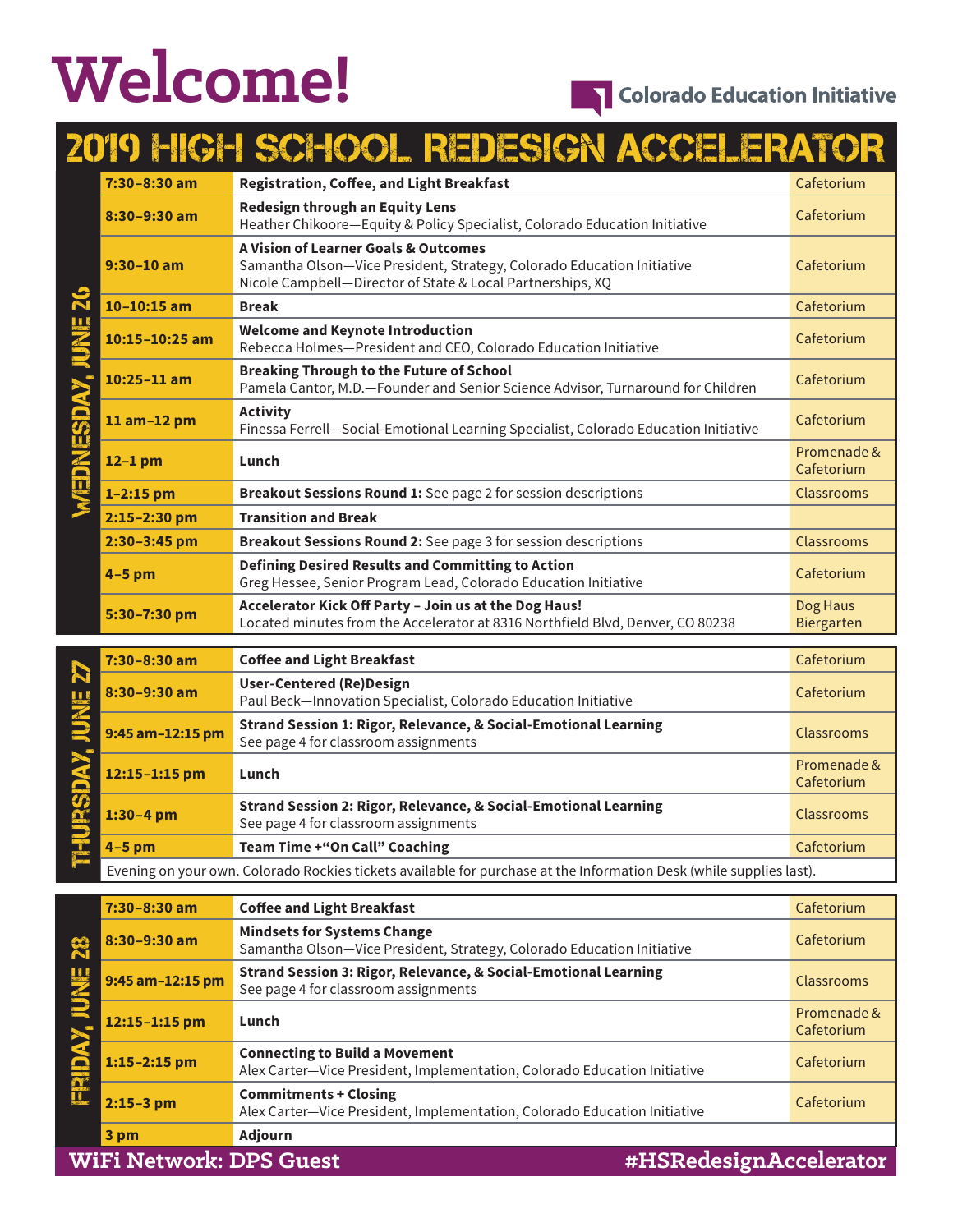# HIGH SCHOOL REDESIGN ACCELERATOR Breakout Sessions **Wednesday, June 26 • 1–2:15 pm**

# From the Poster to the Classroom: Bringing Graduate Profile Skills to Life **Workshop**

Suzanne Malek, Envision Learning Partners Room 234

It is one thing to define the competencies students need to master in order to complete the K-12 system at a given school or district, it is quite another to transform practices in ways that support students gaining mastery of those competencies. During this session, Suzanne Malek of Envision Learning will provide attendees with the opportunity to consider how educators and schools can transform their practices to support student growth on the skills defined in the school's graduate profile.

### **Leading for Equity: Exploring Identity, Systems, and Leadership Discussion** Heather Chikoore and Carly Schwab, Colorado Education Initiative **Room 228** Room 228

Leading for equity is more than just mitigating achievement gaps. It's about building trust with colleagues and students and working to redesign systems in your school that result in disparate outcomes for some students. This session will guide you through activities that encourage you to consider aspects of your identity and the role identify plays in building trust, understanding the history of how the K12 system was designed to produce inequitable student outcomes, and reflecting on our responsibility to reverse historical trends.

# **Surfacing Social Justice at School: An Explicit Conversation Discussion** Mike Strong, High Tech High; Elyse Burden, Real World Scholars; Norman 227 (Room 227)

Natasha Morrison, Da Vinci Schools

Many high schools have redesigned their programs to increase engagement at school through greater student agency and youth activation. Whether intended or not, these redesign efforts have consistently generated one outcome - an increased focus on social justice issues both inside and outside the school community.

Join Mike, Elyse, and Natasha to explore the opportunities, challenges, and potential risks of surfacing social justice issues at school. They will share how some schools have embraced this development to create deep connection and relevance inside school, real-world applications of emerging competencies outside of school, and profound activation and agency in their students. Required for this session: a willingness to be vulnerable and a desire to engage in conversation.

# **Talk Back with Turnaround Discussion**

Mike Lamb, Turnaround for Children Room 232

Want to know more about the Building Blocks for Learning Framework and how social emotional skill building can be implemented in real school context? Did Dr. Cantor's remarks leave you with burning questions you'd like to ask? This is your chance to get dedicated time with Mike Lamb, who leads Turnaround for Children's school-based work making the connection between science, skills and context.

PLEASE NOTE: This session is designed as an opportunity for participants in the Relevance and Rigor Strands. If you are in the SEL strand, you will have a more intensive opportunity to work with MIke during the remainder of the conference.

### **Zen Den Room 237**

2

Sit back and unwind in a space with books, light music, and essential oils. Take time to relax so you can recharge and engage in your strand redesign work. Get your zen on!

**The Possibilities and Power of Youth Voice Workshop Workshop** Sam Battan, Colorado Youth Congress; Christina Classen, Doherty High School; Room 231 Student leaders from CYC and Doherty

Come explore the incredible possibilities when you implement youth voice practices in your school. In this highly interactive and relevant workshop, we'll be hearing from students about some of the work on school and district improvement, and how as adults we can set up systems and structures within our schools to support young people. We'll have plenty of time to discuss and some work time to apply the insights to your context.

### **Rock Climbing as a Performance Task: Excursion How Might We Design Assessment As Learning? Übergrippen** Paul Beck and Amy Spicer, Colorado Education Initiative

What does it look like to provide students with authentic and relevant assessment of skills? Join us on this excursion to Ubergrippen for rock climbing and learning. In this session you will explore the skills you need to be a successful climber and build those skills, assess those skills, and apply that learning to academic skills. Participants should dress in athletic gear for this session you will be CLIMBING! Übergrippen is located at 8610 E 21st Ave, Denver, CO 80238.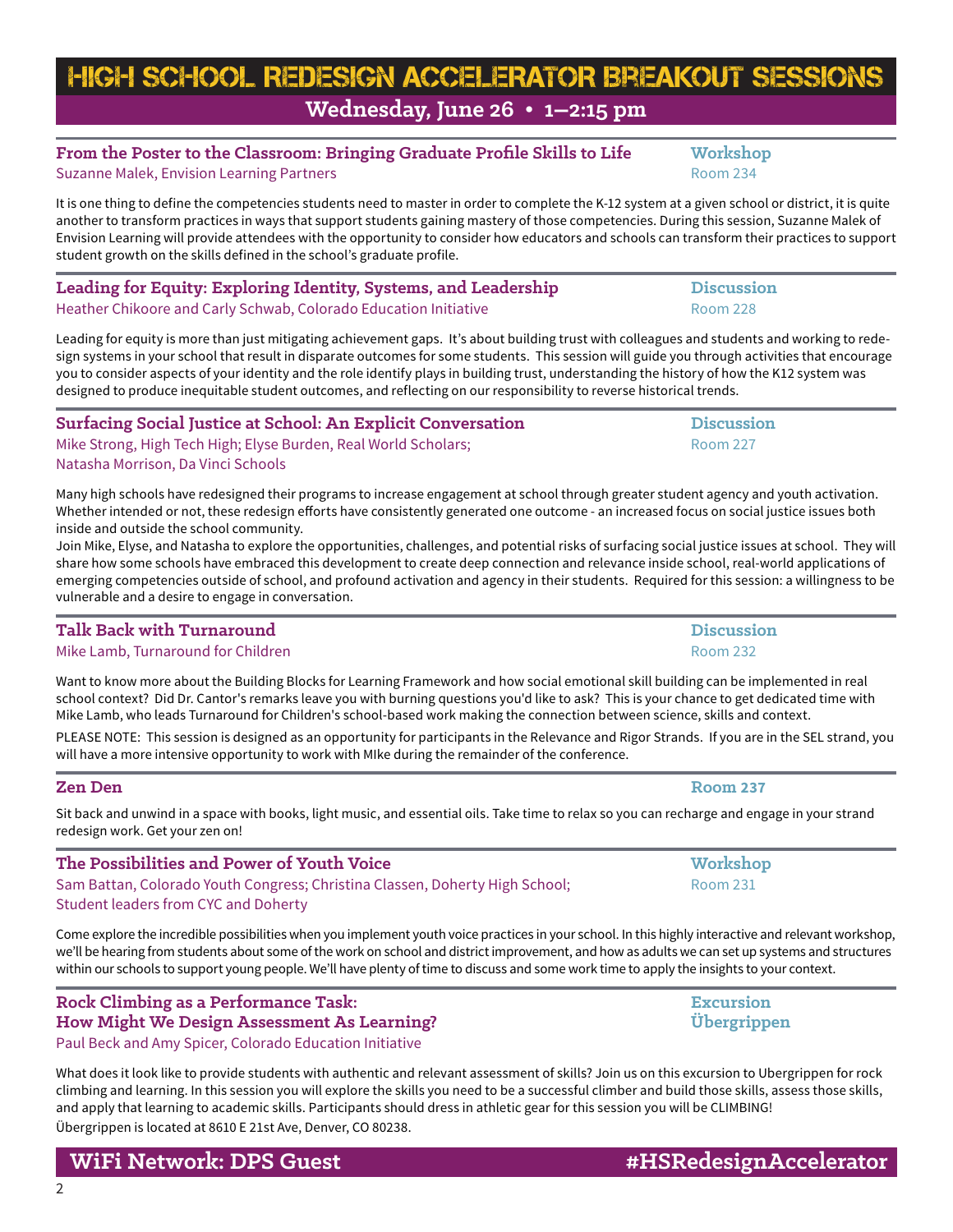3

# **Practical Implementation of Mind Brain Educational Practices Workshop** Randal Palmer and Kris Allen, Paonia Junior-Senior High School **Room 231** Room 231

In the 2018-19 school year, every adult at Paonia High School read NeuroTeach by Glenn Whitman & Ian Kelleher, an instructional book on how to bring educational neuroscience research into the design of every classroom. Based on what they read as well as a school visit by the authors, they began to develop and test small change ideas in their classrooms and collect feedback from students. In this session, they will share their experiences, outcomes, and learnings with you and provide you an opportunity to design informed change ideas of your own!

**Leading for Equity: Exploring Identity, Systems, and Leadership Discussion** Heather Chikoore and Carly Schwab, Colorado Education Initiative **Room 228** Room 228

Leading for equity is more than just mitigating achievement gaps. It's about building trust with colleagues and students and working to redesign systems in your school that result in disparate outcomes for some students. This session will guide you through activities that encourage you to consider aspects of your identity and the role identify plays in building trust, understanding the history of how the K12 system was designed to produce inequitable student outcomes, and reflecting on our responsibility to reverse historical trends.

**Empathy --> Brainstorm --> Prototype: Workshop An introduction to the User-Centered Design Thinking Process** Room 235 Alex Carter and Jackie Brauhn, Colorado Education Initiative

As school redesigners, you will need to: 1) identify the needs of your users; 2) generate change ideas that will meet your users' needs; 3) design change packages that will fundamentally change how you serve your users; and 4) build prototypes to test your change packages quickly. In this 75 minute workshop you will be introduced to a process developed by Stanford's d.school and IDEO that will help you quickly build empathy around a problem, brainstorm and test change ideas, and build prototypes that are designed with the user's needs as a priority. Come ready to build mindsets, get busy, and have fun!

# **Anyone Can Get Relationships Right! Workshop**

Finessa Ferrell, Colorado Education Initiative **Room 232** and Coloration Initiative Room 232

For years, educators have been told to be more relational and to build a meaningful relationship with every student. But what does that actually mean in practice? Is there a guide to meaningful relationships? Can relationship skills be taught or do some individuals just have it naturally where others don't? Research over the last twenty years has made clear the power of mutual trust and care between students and the adults they interact with. New research shows how specific elements of relationships fuel success and drive academic motivation. In this session we will discuss the five specific elements of developmental relationships and explore how any individual can improve the odds of success for all students.

Sit back and unwind in a space with books, light music, and essential oils. Take time to relax so you can recharge and engage in your redesign work. Get your zen on!

### **Revolutionizing the Teaching of Learning Outcomes Workshop** Kevin Gant, New Tech Network Room 234

What does it look like to use the learning outcome rubrics with everyday classroom activities? How could that support PBL? In his recent work with teachers who aren't yet trained in PBL, Kevin Gant has been training facilitators to teach the Learning Outcomes. Come to the session to learn about a simple, effective technique to incorporate learning outcomes and student-centered lesson plan structures that could serve as powerful scaffolds for any project.

### **Rock Climbing continued Excursion (continued from Breakout Sessions Round 1) Übergrippen** Paul Beck and Amy Spicer, CEI

What does it look like to provide students with authentic and relevant assessment of skills? Join us on this excursion to Ubergrippen for rock climbing and learning. In this session you will explore the skills you need to be a successful climber and build those skills, assess those skills, and apply that learning to academic skills. Participants should dress in athletic gear for this session you will be CLIMBING! Übergrippen is located at 8610 E 21st Ave, Denver, CO 80238.

**WiFi Network: DPS Guest All and Acceleration #HSRedesignAccelerator** 

**Zen Den Room 237**

# HIGH SCHOOL REDESIGN ACCELERATOR Breakout Sessions **Wednesday, June 26 • 2:30–3:45 pm**